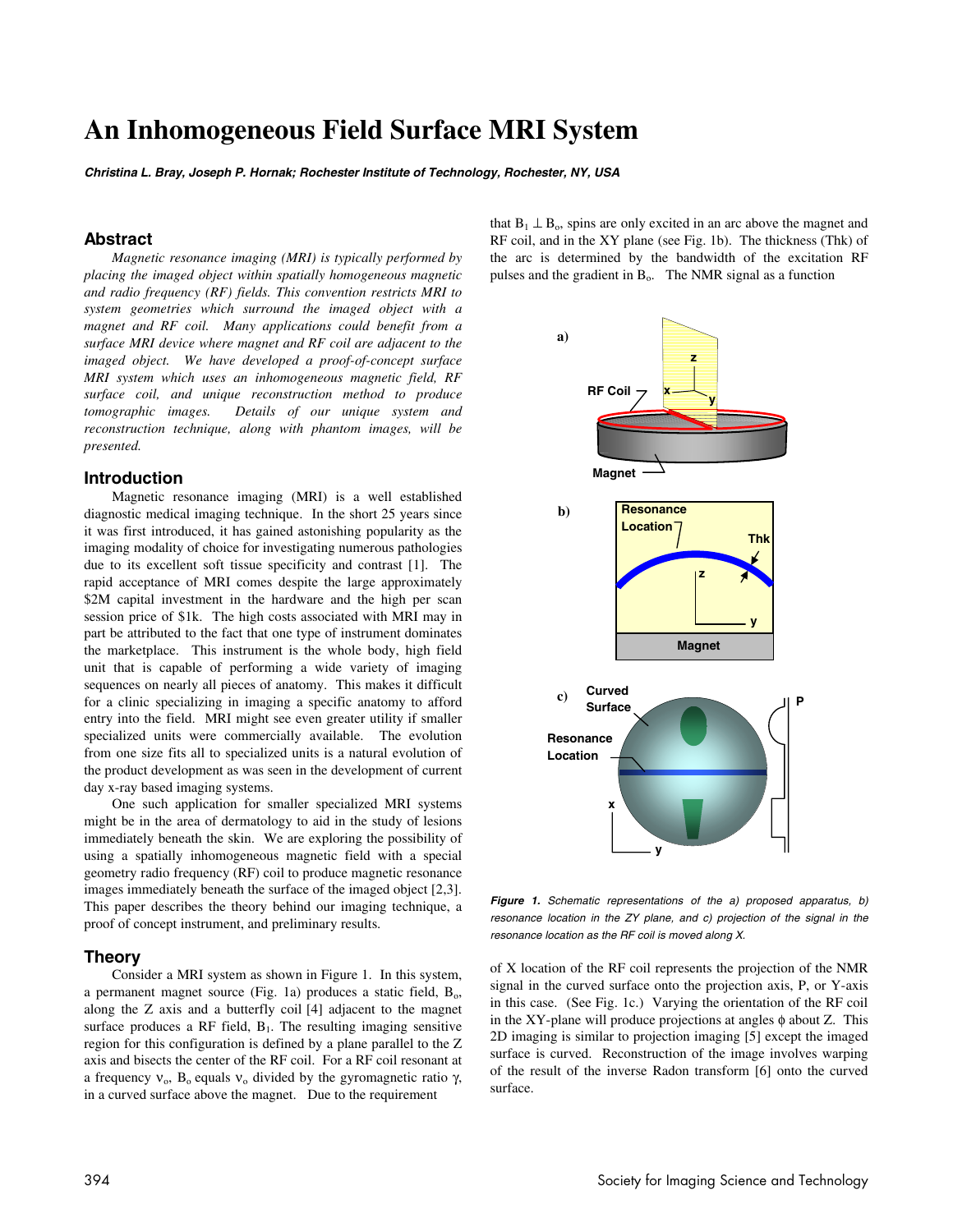# **Experimental**

To date, we have completed the characterization of various components comprising the device shown in schematic form in Figure 1a. The magnet subsystem consists of a stack of four 7.62 cm diameter by 1.27 cm thick disc rare earth (NdFeB) magnets. The RF source is a 7 cm diameter butterfly coil consisting of 7 turns of #26 Cu wire in a 2 mm thick Teflon form. A capacitance of 34 pF gives  $v_0 = 14.5$ . MHz. The thickness of the RF coil and associated ground plane sets the minimum imaging depth of 2mm.



**Figure 2**. Target geometries depicting the cylinder with a symmetric zerosignal plug phantom (a), and the asymmetric four torus-slotted phantom (b).

 $B_0$  and  $B_1$  field performance were measured and described in further detail elsewhere [2,3]. Three-dimensional magnitude and vector maps of the  $B_0$  and  $B_1$  fields have been generated and meet<br>our imaging requirements for perpendicularity. A NMR our imaging requirements for perpendicularity. spectrometer located at RIT (referred to as the host) provides the RF power source; pulse sequencing programming environment; signal detection, digitization, and processing circuitry; and file storage system.

Using our RF coil in transmit mode, a spin-echo RF-pulse sequence [7] is used to excite hydrogen proton spins along the resonant arc shown in Fig. 1b. Subsequently switching our RF coil to receive mode, the NMR signal generated from the relaxation of these exited protons is detected. The detected signal is amplified, digitized, averaged, and recorded by the host system. Translation of the RF coil in X, and rotation of the sample about Z to achieve the projections is performed mechanically.

Post processing of the acquired data is done remotely, where each integrated intensity point along the projection axis, P, is acquired and recorded. A projection ensemble is produced by mechanically rotating the test-phantom at incremental angles of above the MRI apparatus. A two-dimensional image of the test phantom is created by using a filtered inverse Radon transform reconstruction technique. This 2-D image is warped onto the resonant curved surface for the final rendering step. To produce a volume image, the resonant arc position in Z is moved and the rendering process is started over again. The resonant arc location is repositioned by either re-tuning the coil for a new resonant frequency or by moving the relative position of the RF coil with respect to the static magnet. For our current coil designs, the latter technique has been used.

#### **Results**

Several imaging phantoms have been prepared using both symmetric and asymmetric geometries using a non-signal bearing material. The voids in the material were filled with petroleum jelly, a stable, proton-rich, viscous liquid. The phantoms used for imaging consist of a simple cylinder phantom, a cylinder with a cylindrical zero-signal plug phantom, a two cylinder asymmetric phantom, and a four torus-slotted asymmetric phantom. For imaging results we will focus on the more complicated symmetric and asymmetric phantom geometries as shown in Figure 2.

The imaging results for a single projection and the 2D reconstruction for the axially symmetric plug phantom are shown in Fig. 3a and 3b, respectively. The measured projection data was prepared using 32 intensity samples collected with a 1.27 mm interval along  $4 \text{ cm of } P$  at  $0^{\circ}$ . The projection data was linearly interpolated up from 32 to 256 points prior to performing the 2D reconstruction step using 180 replicas with a 1<sup>°</sup> radial interval. Filtered backprojection reconstruction was implemented with a custom low frequency bandpass, DC reject filter. Filtering is



**Figure 3**. Projection results obtained from the symmetric and asymmetric phantoms shown in Fig. 2. The symmetric projection and corresponding back-projected reconstruction are shown in a. and b., respectively. Two projections for the  $0^{\circ}$  and the  $90^{\circ}$  rotations for the asymmetric phantom are depicted in c. and d. respectively.

required to remove low frequency blurring effect caused by the backprojection process. The 2D rendering of the axially symmetric plug phantom is shown in Fig 3b, accompanied with the ideal reference (shown in red) and the preprocessed projection (shown in blue profile at  $0^{\circ}$ ) used in the backprojection process.

For the axially asymmetric phantom, two projections out of a series of 6, are shown in Figs. 3c and 3d. The projection data was acquired using 27 intensity points with a 1.52 mm interval along 4 cm of P at  $0^{\circ}$  and  $90^{\circ}$ . With the current sampling used with our device, the predicted (red) and the measured (blue) projections shown in Figure 3 are in close agreement for both phantoms presented.

#### **Conclusions**

 The projections and images acquired with our proof of concept apparatus present the feasibility of surface MRI using this rastered projection technique. Resolution is currently limited by the number of acquisitions in the P direction, the point spread function of the imaging sensitive portion of the transmit/receive coil, and the SNR. Furthermore, the shallow penetration depth